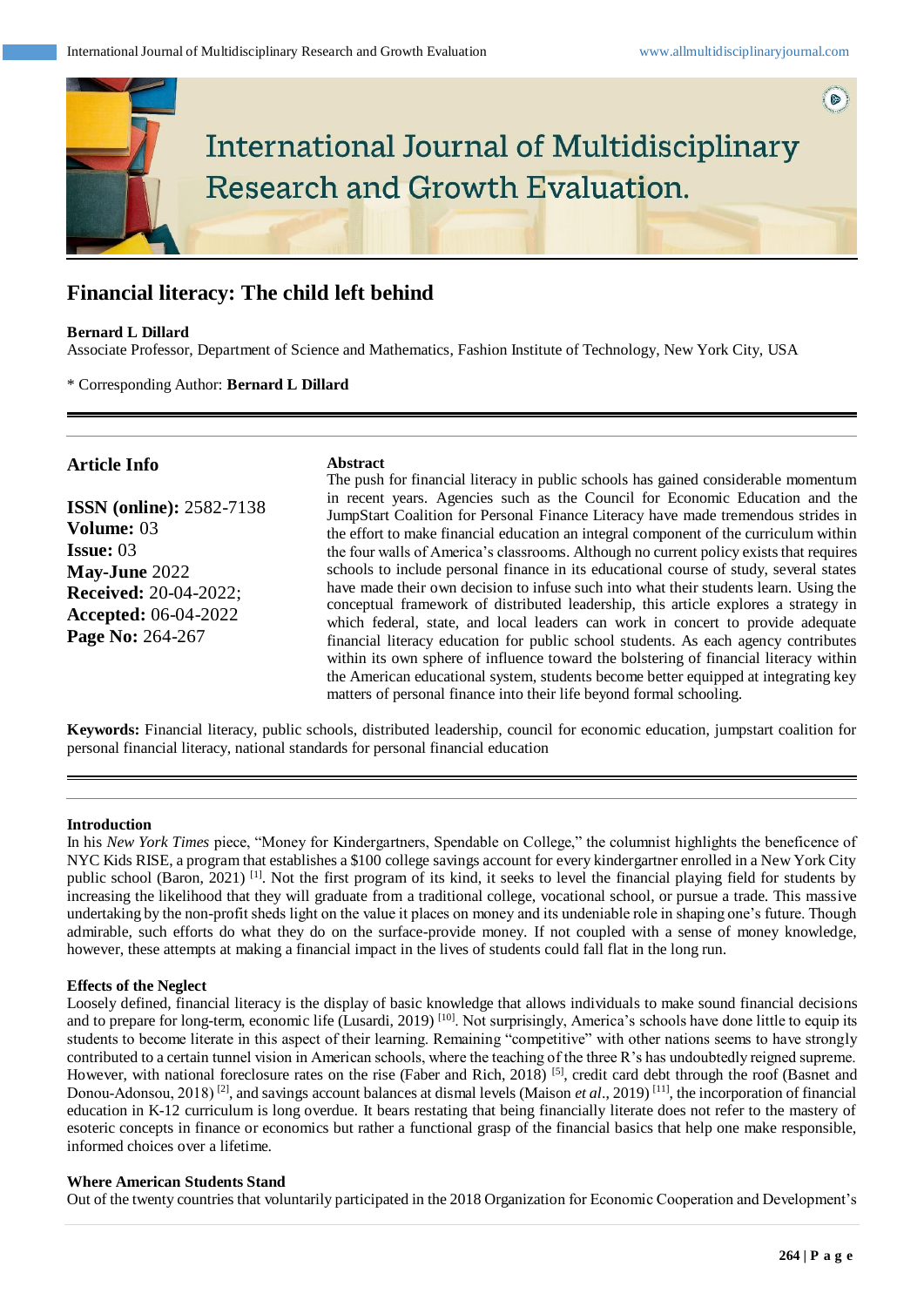(OECD's) Program for International Student Assessment (PISA) in financial literacy, average scores for U.S. students are lower than those of five other countries (OECD, 2020) [16] . Published every three years, PISA results offer a global perspective on how fifteen- to sixteen-year-old students perform on tests evaluating basic personal finance knowledge. Results further reveal that 16% of U.S. students score below level 2 on the assessment, which gauges the value of budget recognition and interpretation of basic financial documents; about 12% of students score at level 5, which measures their ability to solve financial problems that they would face later in life and to handle situations that suggest an understanding of a more in-depth financial nature (OECD, 2018)  $^{[15]}$ . When looking closely at the U.S. performance, one observes that high-poverty students in U.S. public schools score worse than the U.S. average score (as indexed by eligibility for free or reduced lunch), while lowpoverty students in U.S. public schools score better than the U.S. average score (OECD, 2018)<sup>[15]</sup>.

#### **When States Lack a Uniform Policy**

Developed by the Council for Economic Education (CEE),

the *National Standards for Financial Literacy for K–12 American Students* outlines financial priorities schools should follow when teaching financial literacy content. Though thorough, these Standards are not mandatory rules that schools must follow, as there is no uniform federal policy in place to force financial literacy integration into school curriculum; rather, the Standards serve as preferred guidelines for state and local governments to reference should they need steering in such curricular development (Johnston-Rodriguez and Henning, 2019) [8] . A mere six states-Alabama, Missouri, North Carolina, Tennessee, Utah, and Virginia-require a standalone course in personal finance as a high school graduation requirement; fifteen others allow for personal finance material to be folded into another related course (Next Gen Personal Finance, 2020). At present, individual states have infused financial instruction into students' education at varying levels, ranging from nonexistent to heavily integrated into the curriculum core. Table 1 provides a sample of states' current financial literacy policies for its schools.

**Table 1:** Sample of Current Financial Literacy Policy for Students by U.S. State/Territory

| <b>State/Territory</b>  | <b>Policy/Bill Number</b> | <b>Bill Synopsis</b>                                                                     |
|-------------------------|---------------------------|------------------------------------------------------------------------------------------|
| Alaska North Dakota and | No state policy in        | N/A                                                                                      |
| others                  | place                     |                                                                                          |
| New Jersey              | AB 1414                   | Mandates financial literacy instruction to all students enrolled in grades K–8           |
| Iowa                    | SF 475                    | Requires all high schoolers complete at least 1/2 unit of financial literacy to graduate |
| Puerto Rico             | SB 313                    | Requires its Department of Education to include financial management topics in the       |
|                         |                           | curriculum                                                                               |
| Arkansas                | SB 316                    | Permits a student in grade 9 to procure credit in a course covering certain finance      |
|                         |                           | standards                                                                                |

*Sources***:** https://bit.ly/3vPpCEv and https://bit.ly/3ntl4j6

Data further reveals the painful reality of several states' efforts to promote bills to push for financial literacy training in schools, only for such attempts to die in committee, stopping them in their well-intentioned tracks (e.g., Mississippi). Some states' efforts have succeeded in the House and await Senate approval (e.g., Oklahoma), while other states' efforts have endured the long, arduous journey of finally securing Senate approval––sometimes over a period of years––for a bill that only designates a committee to "look into" ways of integrating financial literacy into regular curriculum in grades K–12 (e.g., Indiana). Many maintain that these "victories" have frequently resulted in weak, toothless policies that do little to impact students' personal finance preparation upon graduation.

## **2. Consideration of Alternatives**

**Alternative One: Federal Intervention Front and Center** One obvious strategy for addressing the lack of uniformity with respect to financial literacy education in schools is to have leaders at the federal level take total control over setting necessary policy. Since problems with consumer debt, savings, and other financially related issues have persisted over time, one may argue that it is the federal government's responsibility to step in and develop legislation to combat disparaging financial gaps in learning, essentially offering policy that would trickle down to states. Of course, federal oversight in public education is not a foreign concept, as evidenced by the No Child Left Behind Act of 2001 (NCLB), for example (Finn and Hanushek, 2020)<sup>[6]</sup>. Federal action would, at the very least, force states like Alaska and

Wyoming, which currently have no plan in place to address financial literacy gaps in schools, to carry their weight in providing America's kids with the knowledge required to become financially literate. In addition, states would have to follow guidelines that federal policy mandates related to evaluation.

## **Alternative Two: Letting States Lead the Way**

Another alternative to implementing policy regarding financial literacy is to place the onus of responsibility primarily on states' shoulders, giving no attention to the wishes of those at the federal or local levels. Doing so would perhaps tend to provide some semblance of uniformity across state borders, as states would decide which topics would be most germane for its student constituency. State educational agencies (SEAs) would become responsible for setting a financial literacy agenda without feeling as though the "federal gaze" is influencing and stifling their progress. Wellmeant federal efforts to regulate how states address financial issues in public schools, some believe, lead to a certain tone deafness concerning what state leaders believe is best for them and indirectly encourage some states to be dishonest when reporting data about outcomes if they fall short of federal standards. Allowing states to take control of their own students' future seems to be supported by efforts akin to morphing NCLB, with its extensive federal oversight, into the Every Student Succeeds Act (ESSA), which guarantees states more control over student productivity and outcomes (Wong, 2020). Giving states their power back to make crucial policy on issues like financial education may serve students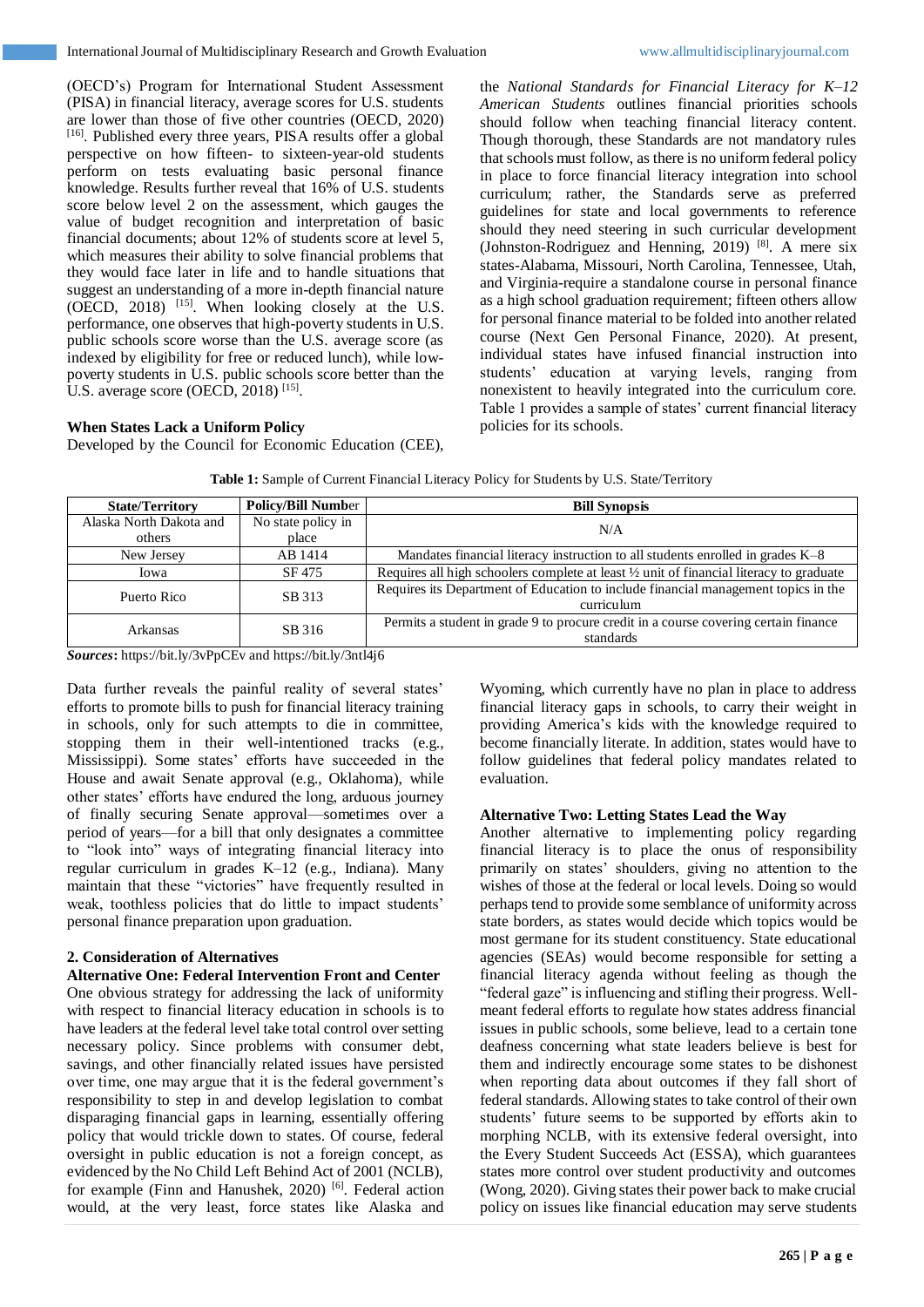well and realign with the native intent of states' role in forging curriculum.

#### **Alternative Three: Local Education Agencies at Work**

A third option involves having local education agencies (LEAs) take the lead in forming and implementing financial literacy policy in schools. From a perspective that is more in tune with those at the "ground level," LEA-driven policy would arguably resonate better because it is developed at a level closest to schools. Superintendents, principals, other administrators, teachers, parents, and students would feel a sense of ownership regarding instituting financial literacy in the curriculum at all levels. One could argue that LEAs would make significant advances concerning the integration of financial literacy if they were able to make such decisions independent of federal intervention and pesky state oversight. While somewhat myopic, this alternative suggests that individual LEAs know best their educational constituency and can network optimally with local businesses (i.e., banks) to make better decisions concerning the scope and sequence of what students need concerning financial survival (Eisenman and Hughes, 1997)<sup>[4]</sup>.

## **3. Tradeoffs and Possible Solution**

## **A Conceptual Framework for a Solution**

Undergirding a possible solution for financial illiteracy in public schools is a unique framework, which has roots in leadership theory already. Distributed leadership (DL) theory, having origins in social psychology and later in organizational theory, eventually gained traction within educational circles in the 1990s (Gronn, 2002)<sup>[7]</sup>. At its core, DL ideation seeks to have those within a group share considerably in the decision-making phase of that which pertains to the selfsame group. Other terms have been employed to describe such a leadership framework over time, including "democratic leadership," "shared leadership," "collaborative leadership," and "co-leadership" (Bolden,  $2011$ ) <sup>[3]</sup>. In many educational environs, the framework provided those at all levels within the school to contribute to policy concerning the school, including principals, administration, teachers, and even students. On a larger scale, other educationalists have creatively used the basic framework as a solution tool for policy-related solutions within the field. For example, Pak and Desimone (2018) discuss DL theory in light of states' and local educational agencies' roles in implementing standards related to college and career readiness (CCR). Calling upon the framework's essence to forge policy concerning financial literacy in schools, then, is not a farfetched notion to explore.

## **DL Theory Applied to Financial Literacy Integration**

Although no major policy-building regarding financial literacy would occur at the federal level, one cannot deny its crucial involvement in the contribution of financial literacy's success in schools. Just because federal leadership would not be at the forefront of the creation of financial literacy policy, a federal law could still be passed requiring states to develop policy to incorporate financial literacy as a part of its curriculum. Details such as scope, sequence, coverage, evaluation, and the like would be outside of federal jurisdiction; however, requiring each state to decide on and implement policy as it relates to financial literacy as a graduation requirement would be the extent to which federal involvement is expected. Much of the power lifting and

policy minutiae would be left up to SEAs and LEAs. Taking such legislative action at the national level, though limited, would set the tone across the country by holding states' feet to the fire, making it so that no state is without a financial literacy policy for its students, and guaranteeing some semblance of uniformity with financial curriculum taught in classrooms. Of a truth, this limitedness of federal involvement in this instance is a testament of how DL theory is sensibly applied, in that the leadership contribution is valuable but only to the degree that is makes sense.

Pak and Desimone (2018) describe states' roles primarily as "artifact guiders" as they relate to implementing CCR; several state departments of education tasked themselves with offering curriculum frameworks, webinar resources, and a host of other reservoirs of assistance to LEAs to set the tone for success in this regard. In the same vein, SEAs would do the same as it relates to financial literacy education. DL theory would require SEAs to "stay in their lane," leaving much of the responsibility on LEAs in the crafting and maintenance of such policy. In fact, curriculum guidance would be simple, as the *National Standards for Personal Financial Education* has already undergone several iterations and continues to be ready for educational consumption, thanks to CEE and JumpStart. As each Standard includes measurable learning outcomes, which discuss how students can show mastery of financial content, states would provide LEAs with the appropriate ammunition they need to determine scope and sequence of topics to be taught. In this regard, SEA officials also provide LEAs with the latitude to exclude whichever topics that it deems necessary. Here, one witnesses that state leaders choose to avoid making crucial decisions at the top level to build trust and develop local leaders' capacity to tackle major aspects of standards-based reform (Spillane *et al*., 2004) [18] .

Finally, the role of LEAs in the integration of financial literacy into schools is arguably the most vital. Federal and state intervention only sets the tone for the major policy development done by local leaders. As states distribute leadership responsibility locally, districts and schools are able to adequately address problems specific to their own student populations. The assumption remains that local stakeholders are the experts on how to best support their students, making implementation of policy more authoritative and longer lasting (Pak and Desimone, 2018). Particularly, regional and district leaders would explore Standards set by the state and make determinations regarding which of them would be key. Because each district serves a unique set of characters, some variation may exist in what districts require for their students to demonstrate financial competence. While states set would set Standards-based assessment in this regard, local leadership would be able to develop a plan for its students to ensure curricular conformity.

Of particular interest is how historically marginalized groups would be guaranteed the same access to financial literacy content as more well-to-do peers. Poorer districts may face more of a challenge of preparing its teachers than wealthier ones. Although SEAs are responsible for distributing leadership responsibilities to local authority, they also remain on the hook for making sure local leaders have the tools needed to reach students who are underserved to meet the needs of students of color, of low socio-economic status, and who have shaky immigration status (Pak and Desimone, 2018). SEAs, then, would serve as an extra layer of support